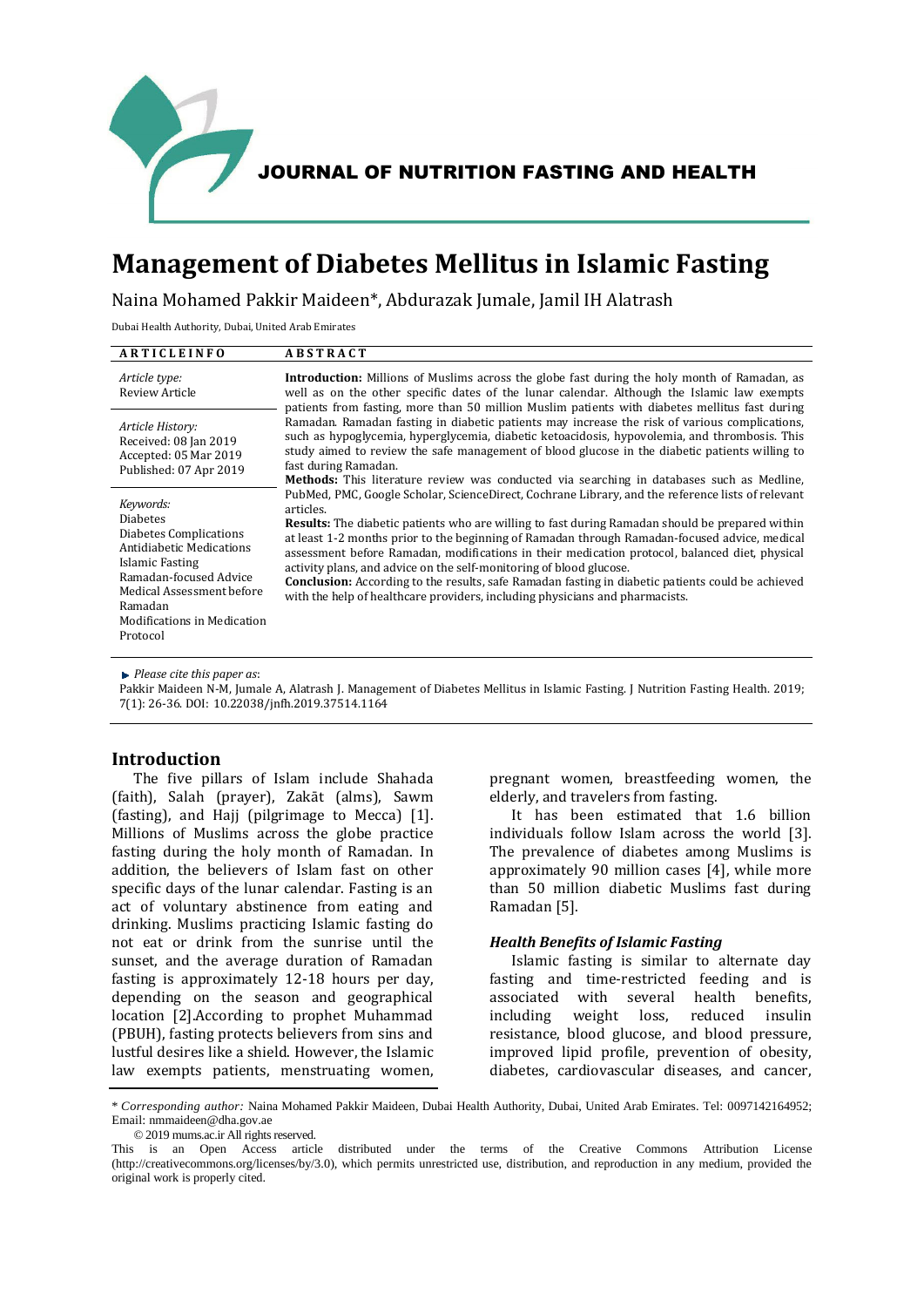protection against neurodegeneration, diminished inflammation, improved general health , and extended life span [6].

## *Management of the Adverse Effects of Islamic Fasting*

Islamic intermittent fasting is associated with some adverse effects, such as dehydration, headaches, heartburn, constipation, decreased sleep quality, and anemia, which could be minimized with a balanced diet containing adequate fruits, vegetables, whole grains, and dairy products. Furthermore a healthy diet for fasting individuals should involve the avoidance of bulky, fatty and fried foods, as well as, drinking sufficient amounts of fluids (e.g., water, fruit juices, and soups) [7].

#### *Islamic Fasting and Glucose Metabolism*

Lack of food intake while fasting decreases insulin secretion, thereby leading to the release of counter-regulatory hormones (e.g., glucagon and catecholamines), which causes glycogenolysis and gluconeogenesis. Prolonged fasting leads to the depletion of stored glycogen, followed by the release of fatty acids from adipocytes and the subsequent generation of ketones. Ketones could be used as fuel by various organs, such as heart, liver, kidneys, and skeletal muscles [8].

This study aimed to review the safe management of blood glucose in the diabetic patients practicing Islamic fasting during the holy month of Ramadan, as well as on the other days of the lunar calendar.

# **Material and methods**

This literature review was conducted via searching in databases such as Medline, PubMed, PMC, ScienceDirect, Google Scholar, Cochrane Library, and the reference lists of relevant articles using keywords such as diabetes, diabetes complications, antidiabetic medications, diabetes mellitus, Islamic fasting, Ramadan fasting, Ramadan-focused advice, medical assessment before Ramadan, and modifications in the medication protocol.

#### **Results**

Islamic fasting might be associated with few complications, such as hypoglycemia, hyperglycemia, diabetic ketoacidosis, hypovolemia, and thrombosis (Table 1).

**Table 1.** Diabetes Complications Associated with Islamic Fasting

| Diabetes Complications | Author(s)               | Proposed Mechanisms                                                         |
|------------------------|-------------------------|-----------------------------------------------------------------------------|
| Hypoglycemia           | Loke S. C. et al. [9]   | Risk of hypoglycemia increased by abstinence from eating in Islamic fasting |
| Hyperglycemia          | Cryer P. E. et al. [12] | Prolonged fasting decreased insulin levels, which may induce glycogenolysis |
|                        |                         | and gluconeogenesis, resulting in hyperglycemia.                            |
|                        | Al-Maatoug M.A. [13]    | Excessive reduction of antidiabetic medication dosage to avoid              |
|                        |                         | hypoglycemic complications during fasting hours; excessive food intake      |
|                        |                         | during non-fasting hours may elevate the risk of hyperglycemia.             |
| Diabetic Ketoacidosis  | Almalki M. H. et al.    | Prolonged fasting caused the depletion of stored glycogen, followed by the  |
|                        | [8]                     | release of fatty acids from adipocytes and the subsequent generation of     |
|                        |                         | ketones.                                                                    |
| Hypovolemia            | Maideen P.,             | Islamic fasting may be associated with dehydration due to the decreased     |
|                        | Mohamed N. et al. [7]   | fluid intake during fasting hours.                                          |
|                        | Al-Maatoug M.A. [13]    | Hyperglycemia induced by prolonged fasting caused osmotic diuresis.         |
|                        |                         | leading to electrolytes loss and hypovolemia.                               |
| Thrombosis             | Al-Arouj M. et al. [5]  | Risk of thrombosis increased due to fasting-induced dehydration, leading to |
|                        |                         | increased blood viscosity and diabetes-associated hypercoagulability.       |

Diabetic patients may be able to fast safely during Ramadan by adopting some strategies, such as Ramadan-focused diabetes education, medical assessment before Ramadan, adherence to a healthy diet, physical activity, blood glucose monitoring (Table 2), and physicianrecommended modifications in their medication protocol (Table 3).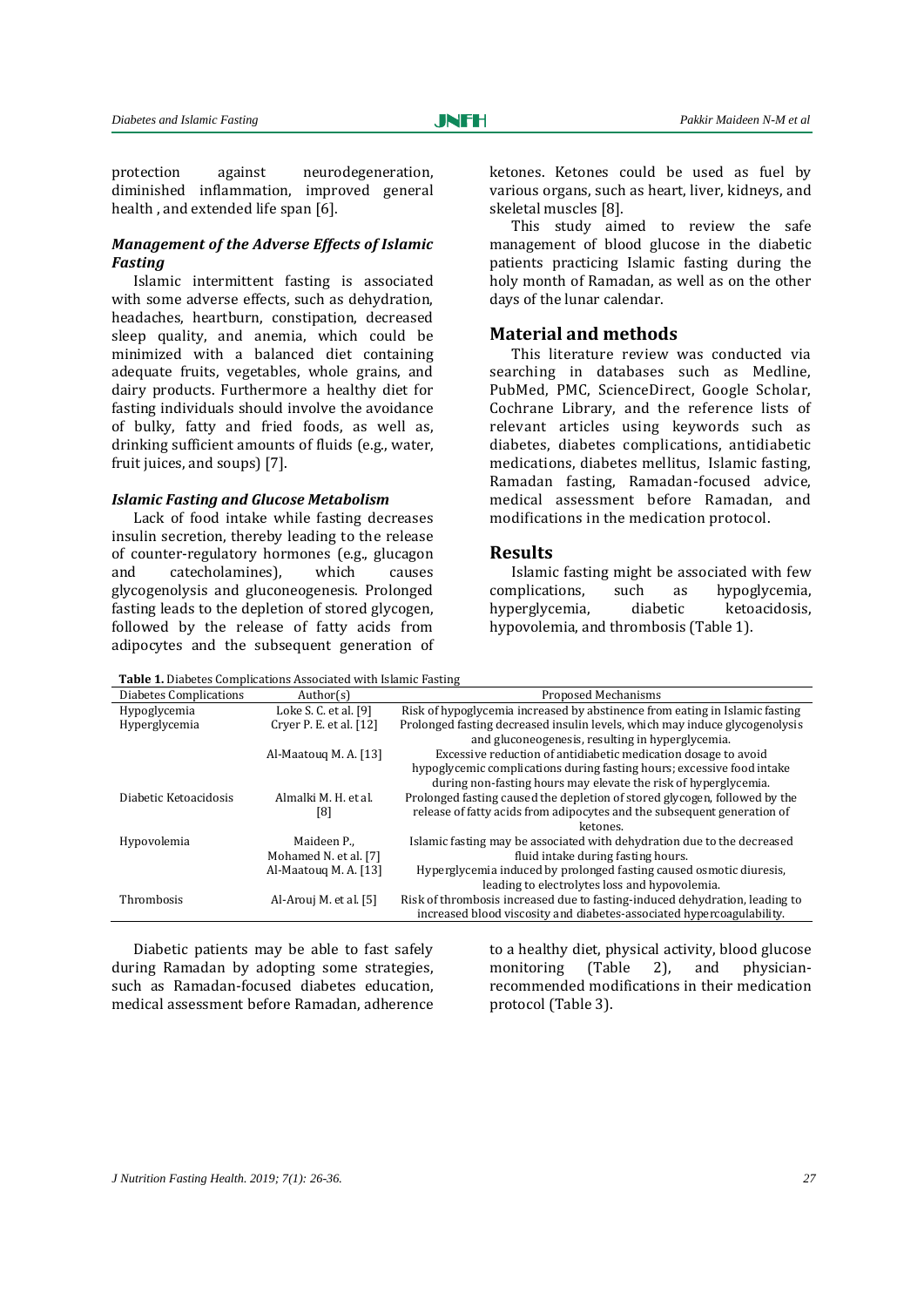| <b>Strategies</b>    | Author(s)        | Recommendations                                                                          |
|----------------------|------------------|------------------------------------------------------------------------------------------|
| Ramadan-focused      | Bravis V, et al. | Ramadan-focused diabetes education encompassed advice regarding meal planning.           |
| Diabetes Education   | [19]             | physical activity, self-monitoring of blood glucose (SMBG), dosage and timing of         |
|                      |                  | antidiabetic medications, and management of disease complications.                       |
|                      | Hassanein M.     | Healthcare professionals, diabetic patients, and caregivers needed to be trained on      |
|                      | [20]             | diabetes management in Ramadan fasting.                                                  |
| Pre-Ramadan          | Hui E. et al.    | Diabetic patients willing to fast during Ramadan should be medically assessed 1-2        |
| Medical Assessment   | [22]             | months prior to Ramadan by diabetes care specialists or primary healthcare physicians.   |
| <b>Balanced Diet</b> | Akbani M.F.      | Diabetic patients practicing Islamic fasting should be encouraged to adhere to a healthy |
|                      | et al. [60]      | diet containing fiber-rich foods, vegetables, fruits, and foods with slow energy release |
|                      |                  | (e.g., foods rich in complex carbohydrates).                                             |
| Physical Activity    | Karamat M. A.    | Diabetic patients should be advised to exercise during non-fasting hours.                |
| Plan                 | et al. $[64]$    |                                                                                          |
|                      | Qureshi B.       | Diabetic patients should be advised to consume complex carbohydrates and drink           |
|                      | [65]             | plenty of water before Taraweeh prayers to avoid hypoglycemia and dehydration.           |
| <b>SMBG</b>          | Masood S.N.      | Safer Ramadan fasting could be assured in diabetic patients by encouraging SMBG.         |
|                      | et al. [66]      |                                                                                          |

**Table 2.** Strategies for Safety of Ramadan Fasting in Diabetic Patients

| Table 3. Physician-recommended Modifications in Medication Protocol |                                 |                                                                              |  |  |  |
|---------------------------------------------------------------------|---------------------------------|------------------------------------------------------------------------------|--|--|--|
| Antidiabetic                                                        | Author(s)                       | Recommendations                                                              |  |  |  |
| Medications                                                         |                                 |                                                                              |  |  |  |
| Metformin                                                           | Al-Maatouq M. A. [13], Hui      | Experts advise that two-thirds of daily dose of metformin be taken with      |  |  |  |
|                                                                     | E. et al. [22]                  | Iftar, and the remaining dose of metformin be taken at Sahur.                |  |  |  |
| Dipeptidyl Peptidase-                                               | Aziz K. M. [36], Schweizer      | Safety and effectiveness of vildagliptin make it a viable treatment option   |  |  |  |
| 4 (DPP4) Inhibitors                                                 | A. et al. [37], Hanif W. et al. | for patients with type II diabetes who are willing to fast during Ramadan.   |  |  |  |
|                                                                     | [38], Shete A. et al. [39]      |                                                                              |  |  |  |
| Glucagon-like                                                       | Azar S. T. et al. [41], Brady   | Effectiveness of liraglutide is comparable to that of sulfonylureas with the |  |  |  |
| Peptide-1 (GLP-1)                                                   | E. M. et al. [42]               | risk of hypoglycemia in Ramadan fasting.                                     |  |  |  |
| Mimetics                                                            |                                 |                                                                              |  |  |  |
| Sodium-glucose                                                      | Kelwade J. et al. [45]          | SGLT-2 inhibitors should be initiated at least 2-4 weeks prior to Ramadan    |  |  |  |
| Cotransporter-2                                                     |                                 | since they are associated with diuresis and fluid loss.                      |  |  |  |
| (SGLT-2) Inhibitors                                                 |                                 |                                                                              |  |  |  |
| Sulfonylureas                                                       | Al-Arouj M. et al. [5]          | Caution is advised in patients using sulfonylureas during Ramadan.           |  |  |  |
|                                                                     | Al-Maatouq M. A. [13]           | Two-thirds of the daily dose of sulfonylureas may be recommended at          |  |  |  |
|                                                                     |                                 | Iftar, with one-third administered at Sahur.                                 |  |  |  |
| Meglitinides                                                        | Hassanein M. et al. [51]        | Daily dose of meglitinides is divided and taken before Iftar and Sahur.      |  |  |  |
| Thiazolidinediones                                                  | Almalki M. H. et al. [53]       | Daily dose of thiazolidinediones is recommended to be adjusted as half a     |  |  |  |
|                                                                     |                                 | dose taken at Sahur (predawn meal), with the remaining one and a half        |  |  |  |
|                                                                     |                                 | dose taken at Iftar (sunset meal).                                           |  |  |  |
| Alpha-glucosidase                                                   | Pan C. et al. [57]              | Risk of hypoglycemia was low with acarbose monotherapy.                      |  |  |  |
| Inhibitors                                                          |                                 |                                                                              |  |  |  |
| Insulin                                                             | Pathan M. F. et al. [58]        | Blood glucose of patients with type II diabetes receiving insulin therapy    |  |  |  |
|                                                                     |                                 | and willing to fast during Ramadan could be managed with the injections      |  |  |  |
|                                                                     |                                 | of intermediate- or long-acting insulin and pre-meal, rapid-acting insulin.  |  |  |  |
|                                                                     | Ibrahim M. et al. [11]          | Risk of hypoglycemia might decrease by administering rapid-acting            |  |  |  |
|                                                                     |                                 | insulin instead of regular human insulin before meals.                       |  |  |  |
|                                                                     | Pathan M. F. et al. [58]        | In Islamic fasting, patients receiving premixed insulins could take half of  |  |  |  |
|                                                                     |                                 | their usual evening dose at the predawn meal (Sahur), with the usual         |  |  |  |
|                                                                     |                                 | morning dose taken at the sunset meal (Iftar).                               |  |  |  |
|                                                                     | Benbarka M. M. et al. [59]      | Insulin pump is preferred in patients with type I diabetes who are willing   |  |  |  |
|                                                                     |                                 | to fast during Ramadan.                                                      |  |  |  |

# **Discussion**

# *Diabetic Complications Associated with Islamic Fasting*

The diabetic patients who have the intention for prolonged fasting during Ramadan may be susceptible to potential complications, such as hypoglycemia, hyperglycemia, hypovolemia, thrombosis, and diabetic ketoacidosis [5].

# *Hypoglycemia*

Abstinence from food in Islamic fasting increases the risk of hypoglycemia. The rate of hypoglycemia has been reported to be 1.6 times higher in diabetic patients during fasting hours compared to non-fasting hours [9]. However, the Epidemiology of Diabetes and Ramadan (EPIDIAR) study estimated the risk of severe hypoglycemia to be 4.7 times higher in type I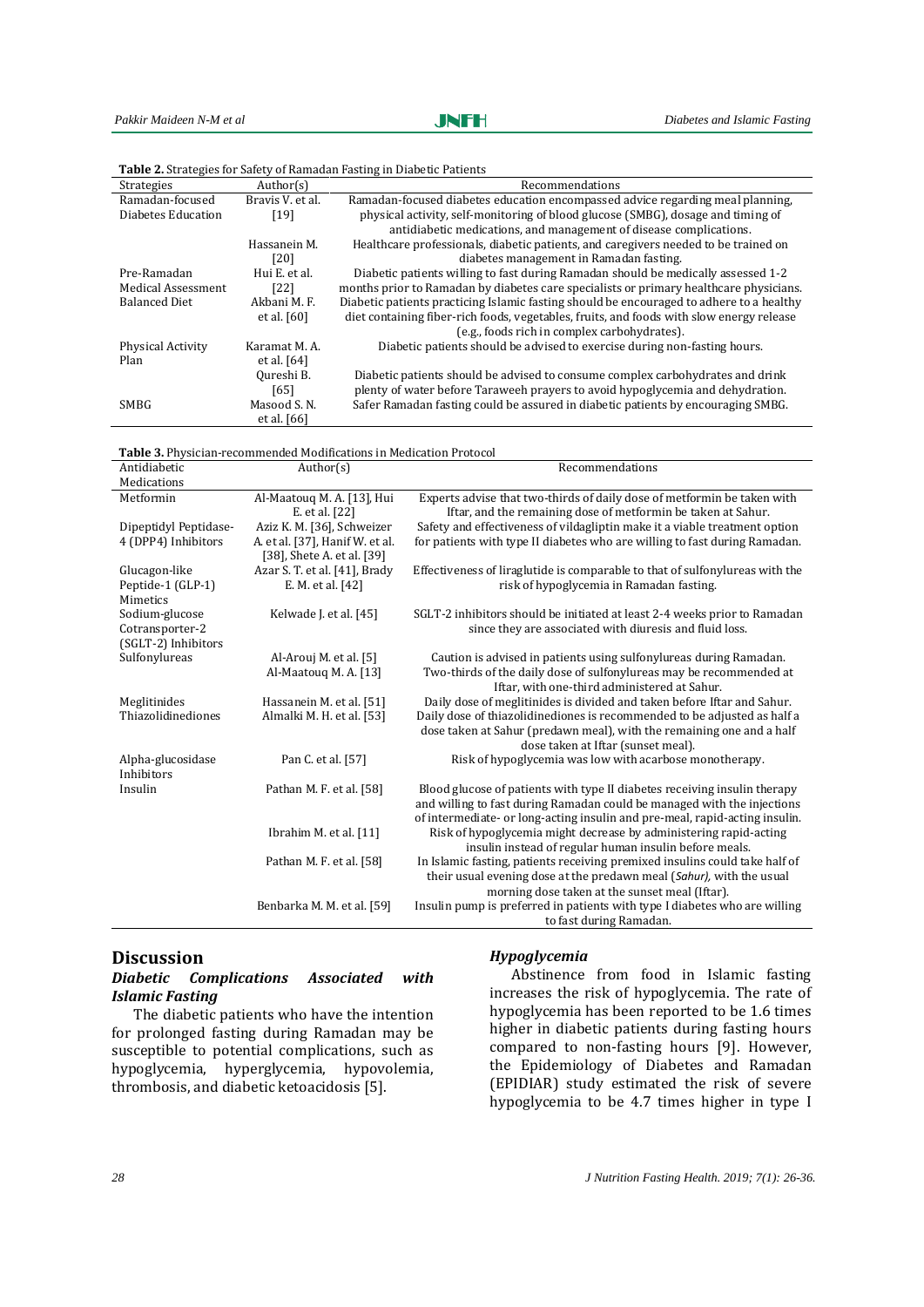diabetes and 7.5 times higher in type II diabetes during Ramadan fasting hours compared to nonfasting hours [10]. The risk of hypoglycemia could be prevented through measures such as regular blood glucose monitoring, pre-Ramadan assessment, avoidance of skipping predawn meals, and avoidance of strenuous physical activities while fasting [11].

## *Hyperglycemia*

Insulin secretion decreases due to the reduced circulating glucose levels while fasting As such, prolonged fasting may lead to hyperglycemia due to the excessive glycogenolysis and gluconeogenesis induced by inadequate insulin levels in the patients with severe insulin deficiency [12]. Furthermore, the excessive reduction of antidiabetic dosage to avoid hypoglycemic complications while fasting and excessive food intake during the non-fasting hours in Ramadan may increase the risk of hyperglycemia [13]. According to the EPIDIAR, Ramadan fasting increases the incidence of severe hyperglycemia requiring hospitalization, and the risk is, approximately three-fold in type I diabetes and five-fold in type II diabetes [10].

#### *Diabetic Ketoacidosis*

The risk of diabetic ketoacidosis may increase in the patients with type I diabetes who practice Islamic fasting. In these patients, prolonged fasting leads to the depletion of stored glycogen, which is followed by the release of fatty acids from adipocytes and the subsequent generation of ketones [8]. Inadequate insulin levels in diabetic patients leads to the excessive production of ketones, thereby causing diabetic ketoacidosis. On the other hand, the excessive reduction of the injective dose of insulin to avoid hypoglycemia during Islamic fasting may contribute to the development of diabetic ketoacidosis in type I diabetes. However, the incidence of diabetic ketoacidosis was not reported to increase significantly in Libyan diabetic patients practicing Islamic fasting during Ramadan [14].

#### *Hypovolemia*

Islamic fasting may be associated with dehydration since fluid intake is restricted during fasting hours [7]. Hyperglycemia induced by prolonged fasting causes osmotic diuresis, thereby leading to electrolytes loss, hypovolemia, and orthostatic hypotension [13]. Hypovolemia and orthostatic hypotension may cause syncope, falls, injuries, and bone fractures.

#### *Thrombosis*

The risk of thrombosis increases in fasting individuals due to the induced dehydration and leads to increased blood viscosity and diabetesassociated hypercoagulability [5].

# *Management of the Diabetic Patients Practicing Islamic Fasting*

The diabetic patients who are willing to fast during Ramadan are classified into four categories, including extremely high-risk, highrisk, at moderate risk, and low-risk [15]. Therefore, these patients should be prepared prior to Ramadan in order to prevent the complications associated with fasting.

#### *Strategies to Enhance the Safety of Ramadan Fasting in Diabetic Patients*

The diabetic patients who intend to fast during Ramadan should adopt some strategies to ensure safety; such examples are Ramadanfocused diabetes education, medical assessment before Ramadan, physician-recommended modifications in their medication protocol, adherence to a healthy diet, physical activity, and blood glucose monitoring [5].

#### *Ramadan-focused Advice*

Ramadan-focused diabetes education could ensure improved glycemic control, weight loss, reduction of low-density lipoprotein cholesterol, and safe fasting practices in diabetic patients [16-18]. Such education encompasses recommendations regarding meal planning, physical activity, self-monitoring of blood glucose (SMBG), dosage and timing of antidiabetic medications, and management of the possible complications [19].

Healthcare professionals, diabetic patients, and their caregivers must be trained on proper diabetes management during Ramadan [20]. In this regard, a cross-sectional study conducted on 477 diabetic patients indicated that only 54.3% of the sample population received education about diabetes during Ramadan. Therefore, it is recommended that proper education and training be implemented by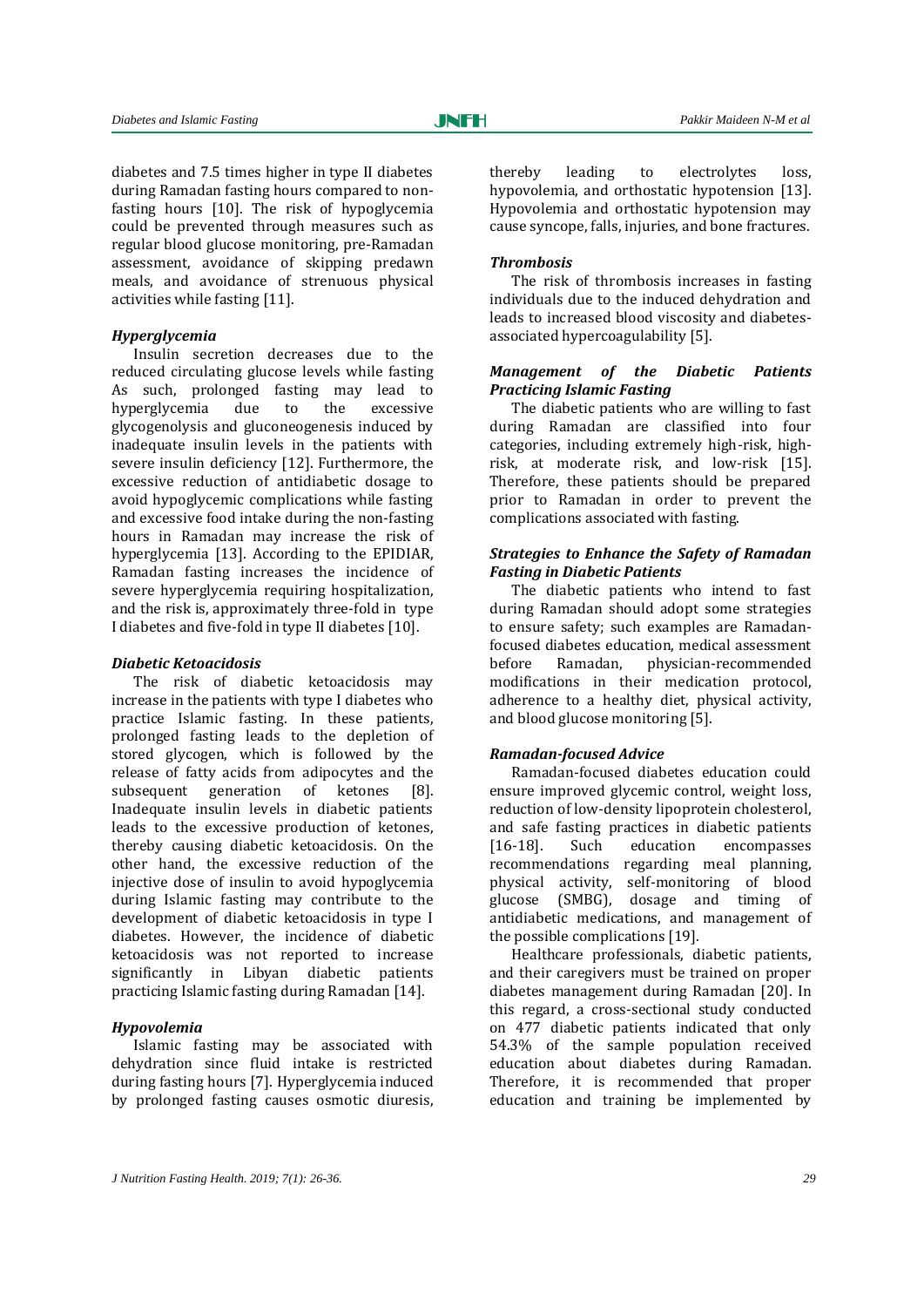healthcare providers to diabetic patients [21].

#### *Medical Assessment before Ramadan*

The diabetic patients who are willing to fast during Ramadan should be assessed medically 1-2 months prior to Ramadan by diabetes specialists or primary healthcare physicians [22]. Moreover, the blood examination of these patients must be ordered and performed during their pre-Ramadan assessment. In addition, diabetic patients and their caregivers should be advised regarding the risks associated with fasting, changes in antidiabetic medications, dietary patterns, and physical activity [23].

# *Physician-recommended Modifications in Medication Protocol*

Antidiabetic medications include metformin, dipeptidyl peptidase-4 (DPP4) inhibitors, glucagon-like peptide-1 (GLP-1) agonists, sodium-glucose cotransporter-2 (SGLT-2) inhibitors, sulfonylureas, meglitinides, thiazolidinediones, alpha glucosidase inhibitors and insulin [24].

#### *Metformin*

Metformin is used as the first-line medication in the treatment of type II diabetes in overweight patients [25]. The rate of severe hypoglycemia is minimal with the use of metformin during Ramadan. In addition, experts recommend that two-thirds of the daily dose of metformin be taken with Iftar meals, while the remaining dose of metformin should be taken at the Sahur meal [13, 22].

#### *Dipeptidyl Peptidase-4 (DPP4) Inhibitors*

DPP4 inhibitors (e.g., sitagliptin and vildagliptin) have been most frequently investigated in Ramadan fasting in the patients with type II diabetes. Reports suggest that the use of DPP‐4 inhibitors in Islamic fasting is preferred over the use of sulfonylureas [26].

The incidence of hypoglycemia has been reported to decrease in Ramadan fasting in the patients switching to sitagliptin therapy compared to those staying on sulfonylureas (e.g., glibenclamide and glimepiride) [27, 28]. In this regard, the STEADFAST study [29] and VECTOR study [30] have indicated that treatment with vildagliptin alone is effective in Ramadan fasting since it is associated with the

lower incidence of hypoglycemia compared to sulfonylureas. According to the VIRTUE study in the Middle East, Asia [31], Egypt [32] and Pakistan [33], vildagliptin-treated patients have proper have proper blood glucose and body weight control, while they are at the lower risk of hypoglycemia, compared to sulfonylureatreated patients [34].

According to the results of the VERDI study [35] and some other research in this regard, the safety and effectiveness of the aspects of vildagliptin make this drug a viable treatment option for the patients with type II diabetes who are willing to fast during Ramadan [36-39].

# *Glucagon-like Peptide-1 (GLP-1) Agonists*

GLP-1 agonists (e.g., exenatide and liraglutide) have been investigated frequently during Ramadan in the patients with type II diabetes. According to the literature, the risk of hypoglycemia is low or nil in the patients using exenatide during Ramadan, while further investigations must be focused on the effectiveness of exenatide [40]. In this regard, the LIRA‐Ramadan trial [41] and Treat 4 Ramadan Trial [42] have concluded that the effectiveness of liraglutide is comparable to that of sulfonylureas, with the lower risk of hypoglycemia in Ramadan fasting.

# *Sodium-glucose Cotransporter-2 (SGLT-2) Inhibitors*

SGLT-2 inhibitors include dapagliflozin, canagliflozin, and empagliflozin. There are limited trials regarding the use of SGLT-2 inhibitors in the patients with type II diabetes during Ramadan. A study conducted in Dubai (United Arab Emirates) indicated that it is safe to use SGLT-2 inhibitors during Ramadan fasting [43]. Furthermore, the CRATOS study has demonstrated that the use of canagliflozin is associated with the reduced risk of hypoglycemia compared to sulphonylurea [44]. Treatment with SGLT-2 inhibitors should be initiated at least 2-4 weeks prior to Ramadan as these agents are associated with diuresis and fluid loss [45].

# *Sulfonylureas*

Sulfonylureas are among the first-generation drugs (e.g., tolbutamide and, chlorpropamide) and second-generation drugs (e.g., gliclazide,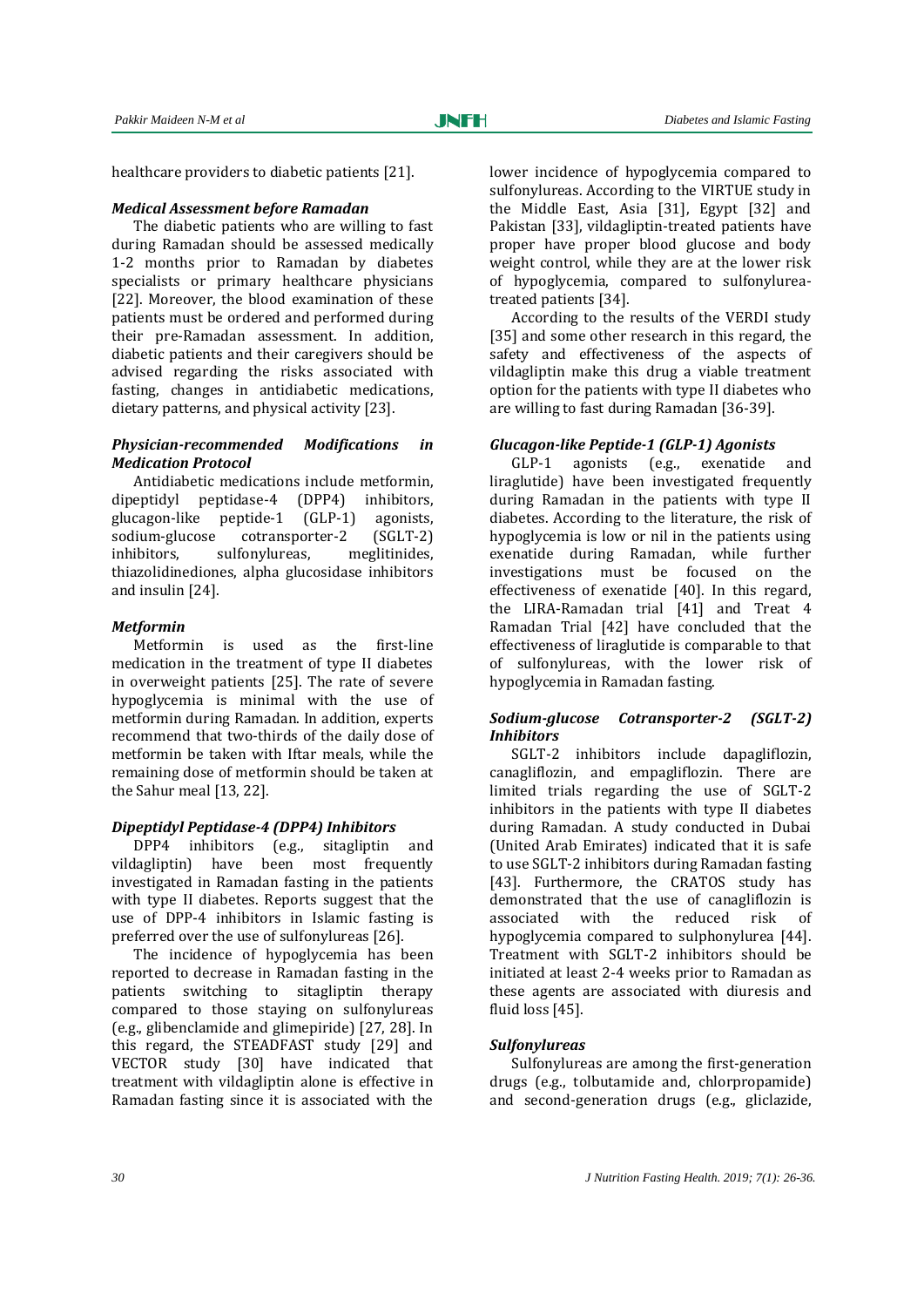glipizide, and glibenclamide) [46]. Considering that sulfonylureas are insulin secretogogues, they are associated with the risk of hypoglycemia. Caution is advised in the patients using sulfonylureas during Ramadan [5].

A five-country observational study in this regard reported one or more symptomatic hypoglycemic events experienced by 271 patients (19.7%) among 1,378 participants during Ramadan. In addition, the incidence of hypoglycemia was reported to be higher (25.6%) in the glibenclamide-treated patients and lower (14%) in the gliclazide-treated patients [48]. Therefore, use of glibenclamide is not recommended in Islamic fasting due to the high risk of hypoglycemia, while gliclazide has been reported to be safer among various sufonlyureas in Islamic fasting since, it is associated with fewer hypoglycemic events [49]. Two-thirds of the daily dose of sulfonylureas may be recommended at Iftar, while one-third of the dosage should be administered at Suhour [13].

#### *Meglitinides*

Meglitinides are short-acting insulin secretogogues, such as repaglinide and nateglinide. These agents are effective in the treatment of the patients with type II diabetes and irregular meal timing in order to decrease the postprandial glucose. Meglitinides are associated with the lower incidence of hypoglycemia compared to sulfonylureas [50]. Use of meglitinides may be preferred over sulfonylureas in Islamic fasting due to their shorter duration of action and lower risk of hypoglycemia. Preferably, their daily dose is divided, and they are taken before Iftar and Sahur [51].

#### *Thiazolidinediones*

Thiazolidinediones are the agonists of PPARγ receptors, such as rosiglitazone and pioglitazone [52]. The risk of hypoglycemia in thiazolidinedione monotherapy is low, and there is no need for dosage adjustment. However, the combination therapy may elevate the risk of hypoglycemia while fasting, and the daily dosage is recommended to be adjusted as half a dose taken at Sahur, with the remaining one and half dose taken at Iftar [53].

Use of thiazolidinediones is not widely

recommended during Ramadan due to side effects such as weight gain, water retention, and risk of heart failure [54]. According to a doubleblind, randomized, multi-center study, the patients treated with pioglitazone during Ramadan had significant complaints of ankle edema and weight gain. Among 37 patients who received pioglitazone treatment, 16 cases complained of ankle edema [55].

#### *Alpha-glucosidase Inhibitors*

Alpha-glucosidase inhibitors include acarbose, miglitol, and voglibose. Using these agents may have adverse gastrointestinal effects, such as flatulence, diarrhea, and abdominal pain [56]. On the other hand, the risk of hypoglycemia has been reported to be low with acarbose monotherapy in a randomized double-blind study [57]. The successful use of alpha-glucosidase inhibitors has also been reported in diabetic patients in the Middle East during Ramadan [11].

#### *Insulin*

Management of the blood glucose of the patients with type II diabetes receiving insulin therapy who are willing to fast during Ramadan possible with the injections of intermediate- or long-acting insulin, as well as pre-meal, rapidacting insulin [58]. The risk of hypoglycemia might decrease with the administration of rapidacting insulin instead of regular human insulin before meals.

In many Muslim countries, the management of patients with type II diabetes is performed using premixed insulins [11]. In Islamic fasting, the patients receiving premixed insulins are allowed to take half of their usual evening dose at the predawn meal (Sahur) and their usual morning dose at the sunset meal (Iftar) [58]. Fasting may increase the risk of hypoglycemia in the patients using insulin, while the risk could reduce with the use of basal insulin analogs (e.g., detemir and glargine) or rapid-acting insulin analogs (lispro, aspart, and glulisine) [11].

Insulin pump is preferred in the patients with type I diabetes who are willing to fast during Ramadan [59]. Monitoring of blood glucose is also advised in the patients receiving insulin in order to prevent hyperglycemia due to excessive eating during non-fasting hours and the hypoglycemia caused by prolonged fasting.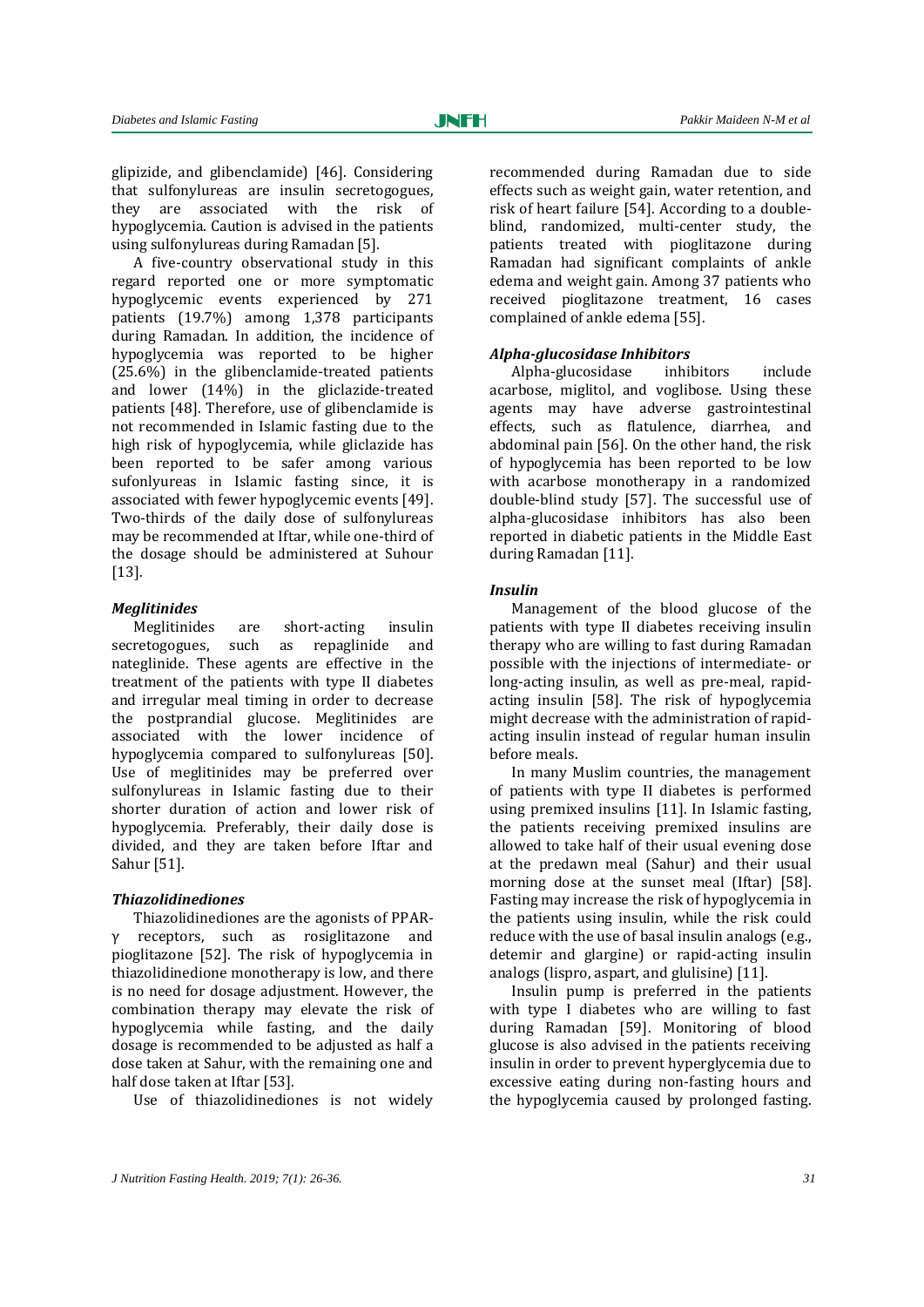Additionally, insulin pump helps to deliver insulin continuously over 24 hours, and it is easy to adjust the delivery of insulin from the insulin pump based on the blood glucose level.

## *Balanced Diet*

The blood glucose of diabetic patients might be controlled poorly if the dietary regimen during non-fasting hours is not managed properly. The diabetic patients practicing Islamic fasting should be encouraged to adhere to a healthy diet, which involves the consumption of fiber-rich foods, vegetables, fruits, and foods with slow energy release (e.g., rich in complex carbohydrates) [60, 61]. Other observations in this regard include the avoidance of high-calorie foods (e.g., sugary drinks) and foods rich in saturated and simple fats [62] at Iftar and Sahur [63].

#### *Physical Activity Plan*

Diabetic patients are at a higher risk of dehydration and hypoglycemia while performing rigorous exercise during fasting hours and should be advised to exercise during non-fasting hours [64]. During Ramadan, the special night-time prayers (Taraweeh prayers) are performed daily and often last for 1-2 hours. Taraweeh prayers may also have the potential to induce dehydration and hypoglycemia [11]. The diabetic patients who perform Taraweeh prayers could consider it as a part of their daily exercise program [65]. In addition, fasting diabetic patients should be advised to consume complex carbohydrates and drink plenty of water before Taraweeh prayers in order to avoid hypoglycemia and dehydration.

#### *Self-monitoring of Blood Glucose (SMBG)*

The blood glucose levels of fasting diabetic patients should be monitored during Ramadan for better glycemic control. According to the EPIDIAR study, only 67% of the patients with type I diabetes and 37% of the patients with type II diabetes performed the SMBG during Ramadan [10]. In contrast, a study conducted in Pakistan indicated that blood glucose levels were monitored by the majority of the patients (>90%) who received diabetes-related education [16]. Safer Ramadan fasting could be assured in diabetic patients by encouraging SMBG [66].

#### *Self-management*

Diabetes self-management education (DSME) helps diabetic patients to recognize the basics of diabetes, dietary plans, physical activity, complications of diabetes, SMBG, and management of hypoglycemia and hyperglycemia in order to decrease the frequency of hypoglycemic episodes [67]. DSME and medication adjustment in Ramadan (DEAR) program emphasizes on the self-management of diabetes during Ramadan so as to improve glycemic control and decrease the complications of diabetes in the patients [68].

## *Recommendations to Prevent the Risk of Adverse Events*

In order to prevent the risk of adverse events in the diabetic patients willing to practice Ramadan fasting, these individuals must take specific measures, such as consulting healthcare providers at least one month prior to Ramadan, avoiding the skipping of Sahur, large meals at Iftar and Sahur, and strenuous physical exercise during fasting hours, frequent SMBG, and regular recording of blood glucose readings.

# *Role of Healthcare Providers*

Healthcare providers (e.g., general practitioners and pharmacists) play a pivotal role in the management of glycemic control in the diabetic patients practicing Ramadan fasting. According to a study performed in Pakistan, one-third of the studied general practitioners lacked the knowledge of diabetes management in Ramadan [69]. Therefore, the physicians employed in primary healthcare centers were recommended to attend related workshops, conferences, and meetings in order to receive training on the effective and safe management of diabetes during Ramadan [70].

Pharmacists could help the diabetic patients who fast during Ramadan by providing accurate information regarding the management of blood glucose [71, 72]. In a study conducted in Qatar, pharmacists were interested in participating in the management of diabetic patients during Ramadan [73]. On other hand, the findings of the study in Pakistan indicated that the hospital and community pharmacists needed to receive training on diabetes management during Ramadan [74]. Another study in Egypt emphasized on continuous educational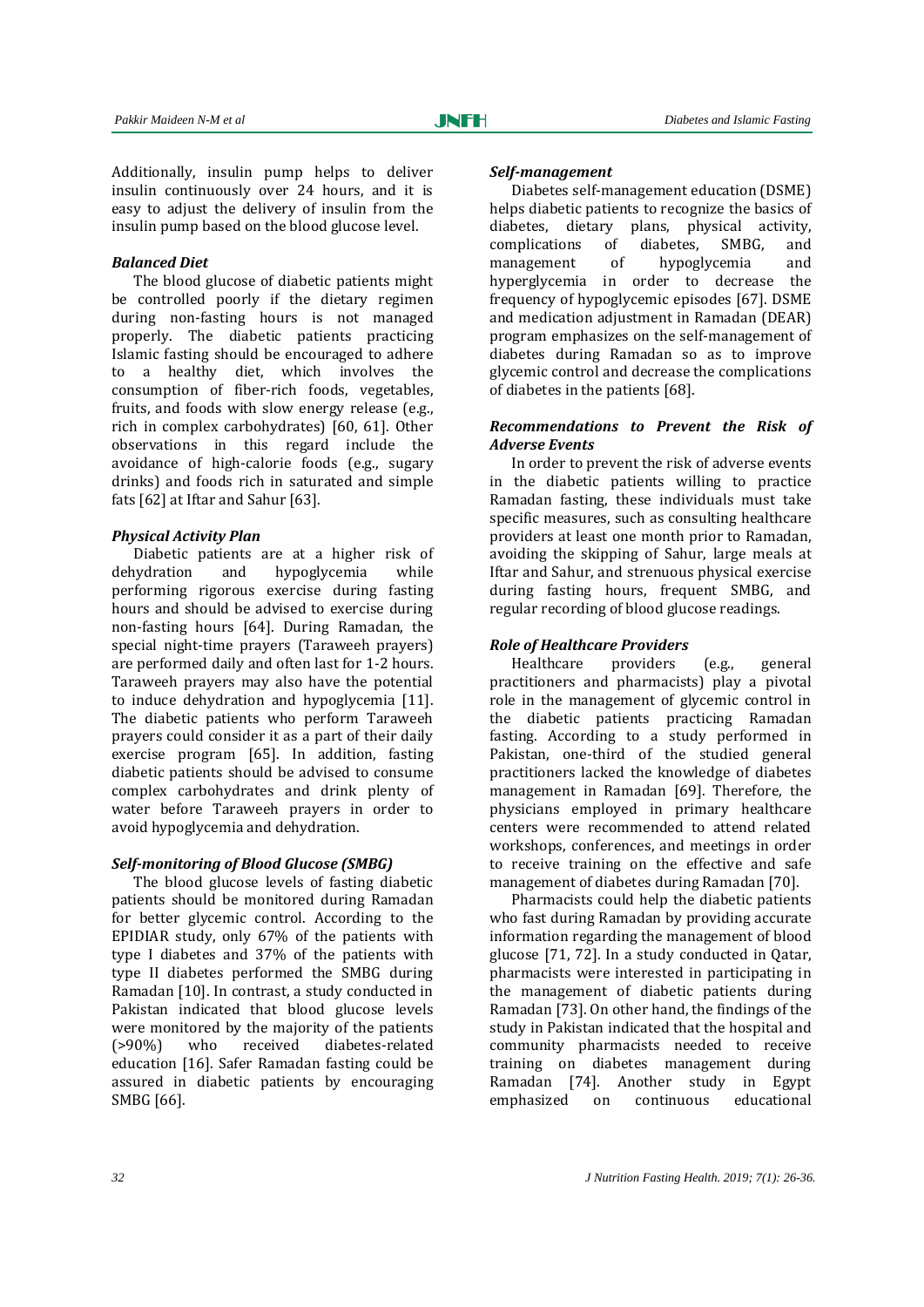programs targeting practicing pharmacists to update their knowledge on the management of diabetes during Ramadan [75].

As Ramadan fasting is associated with the increased risks of diabetes complications, blood glucose management is considered a challenge for the patients and healthcare providers. In order to provide optimal care to the diabetic patients who are willing to fast during Ramadan, the International Diabetes Federation (IDF) and the Diabetes and Ramadan (DAR) International Alliance have collaboratively drafted the required standards known as IDF-DAR Practical Guidelines [76]. According to the "Diabetes Canada 2018 clinical practice guidelines for the prevention and management of diabetes", the diabetic patients who practice Islamic fasting during Ramadan should comply with the IDF-DAR Practical Guidelines [77].

#### **Conclusion**

The Islamic law exempts patients from fasting during Ramadan. However, most of the patients with diabetes are willing to observe month-long fasting in Ramadan and may develop some complications, such as hypoglycemia, hyperglycemia, diabetic ketoacidosis, hypovolemia, and thrombosis. In order to avoid these complications, fasting diabetic patients should be prepared prior to Ramadan through receiving Ramadan-focused advice, pre-Ramadan medical assessment, modifications in their medication protocol, adherence to a balanced diet, physical activity plan, and advice on SMBG. Furthermore, healthcare providers, such as physicians and pharmacists, could play a key role in the blood glucose management of the diabetic patients practicing Islamic fasting during Ramadan.

#### **References**

1. Abuznaid S. Islam and management: What can be learned?. Thunderbird International Business Review. 2005; 48(1): 125-39.

2. Bakhit AA, Kurdi AM, Wadera JJ, Alsuwaida AO. Effects of Ramadan fasting on moderate to severe chronic kidney disease. A prospective observational study. Saudi Med I. 2017: 38(1): 48-52.

3. Boucher NA, Siddiqui EA, Koenig HG. Supporting Muslim Patients During Advanced Illness. Perm J. 2017; 21: 16-190.

4. Ali S, Davies MJ, Brady EM, Gray LJ, Khunti K, Beshyah SA, et al. Guidelines for managing diabetes in Ramadan. Diabet Med. 2016; 33(10): 1315-29.

5. Al-Arouj M, Assaad-Khalil S, Buse J, Fahdil I, Fahmy M, Hafez S, et al. Recommendations for management of diabetes during Ramadan: update 2010. Diabetes Care. 2010; 33(8): 1895-902.

6. Mohamed N, Maideen P, Jumale A, Alatrash JI, Sukkur A, Ahamed A, et al. Health Benefits of Islamic Intermittent Fasting. Journal of Nutrition, Fasting and Health. 2017; 5(4): 162-71.

7. Mohamed N, Maideen P, Jumale A, Balasubramaniam R. Adverse health effects associated with Islamic fasting-A literature review. Journal of Fasting and Health. 2017; 5(3):113-8.

8. Almalki MH, Alshahrani F. Options for controlling type 2 diabetes during Ramadan. Front Endocrinol (Lausanne). 2016; 7: 32.

9. Loke SC, Rahim KF, Kanesvaran R, Wong TW. A prospective cohort study on the effect of various risk factors on hypoglycaemia in diabetics who fast during Ramadan. Med J Malaysia. 2010; 65(1): 3-6.

10. Salti I, Bénard E, Detournay B, Bianchi-Biscay M, Le Brigand C, Voinet C, et al. A population-based study of diabetes and its characteristics during the fasting month of Ramadan in 13 countries: results of the epidemiology of diabetes and Ramadan 1422/2001 (EPIDIAR) study. Diabetes Care. 2004; 27(10): 2306- 11.

11. Ibrahim M, Al Magd MA, Annabi FA, Assaad-Khalil S, Ba-Essa EM, Fahdil I, et al. Recommendations for management of diabetes during Ramadan: update 2015. BMJ Open Diabetes Res Care. 2015; 3(1): e000108.

12. Philip E, Cryer MD, Stephen N, Davis MD, Harry Shamoon MD. Hypoglycemia in diabetes. Diabetes Care. 2003; 26(6): 1902-12.

13. AlMaatouq MA. Pharmacological approaches to the management of type 2 diabetes in fasting adults during Ramadan. Diabetes Metab Syndr Obes. 2012; 5: 109-19.

14. Elmehdawi R, Ehmida M, Elmagrehi H. Incidence of diabetic ketoacidosis during Ramadan fasting in Benghazi-Libya. Oman Med J. 2009; 24(2): 99-102.

15. Jaleel MA, Raza SA, Fathima FN, Jaleel BN. Ramadan and diabetes: as-saum (the fasting). Indian J Endocrinol Metab. 2011; 15(4): 268-73.

16. Ahmedani MY, Ahsan S, Haque MSU. Role of Ramadan specific diabetes education (RSDE); A prospective study. Pak J Med Sci. 2017; 33(3): 586-93. 17. Tourkmani AM, Hassali MA, Alharbi TJ, Alkhashan HI, Alobikan AH, Bakhiet AH, et al. Impact of Ramadan focused education program on hypoglycemic risk and metabolic control for patients with type 2 diabetes. Patient Prefer Adherence. 2016; 10: 1709-17.

18. McEwen LN, Ibrahim M, Ali NM, Assaad-Khalil SH, Tantawi HR, Nasr G, et al. Impact of an individualized type 2 diabetes education program on clinical outcomes during Ramadan. BMJ Open Diabetes Res Care. 2015; 3(1): e000111.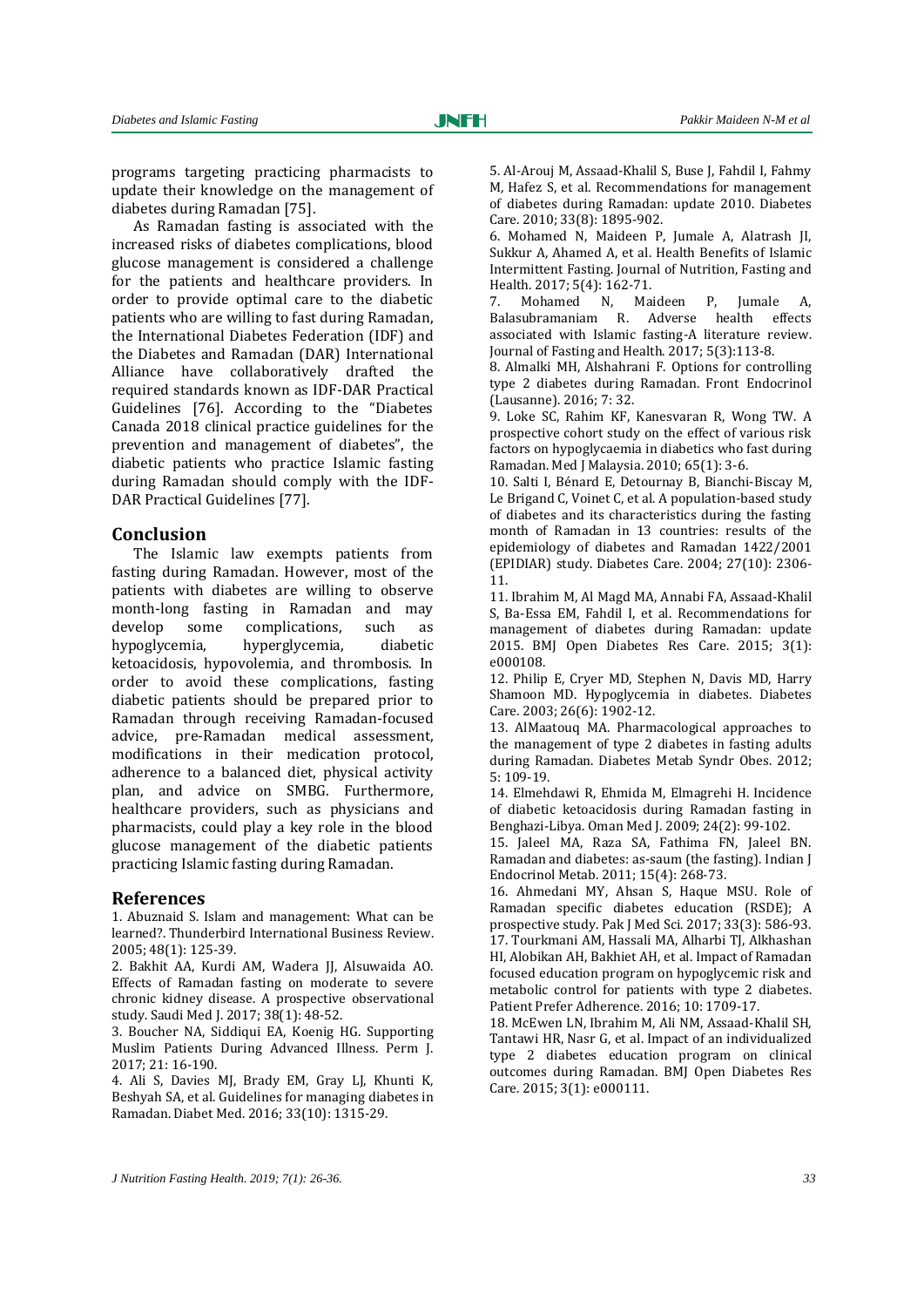19. Bravis V, Hui E, Salih S, Mehar S, Hassanein M, Devendra D. Ramadan Education and Awareness in Diabetes (READ) programme for Muslims with Type 2 diabetes who fast during Ramadan. Diabet Med. 2010; 27(3): 327-31.

20. Hassanein M. Ramadan focused diabetes education; a much needed approach. J Pak Med Assoc. 2015; 65(5 Suppl 1): S76-8.

21. Almalki MH, Hussen I, Khan SA, Almaghamsi A, Alshahrani F. Assessment of Ramadan Education and Knowledge Among Diabetic Patients. Clin Med Insights Endocrinol Diabetes. 2018; 11: 1179551417751611.

22. Hui E, Bravis V, Hassanein M, Hanif W, Malik R, Chowdhury TA, et al. Management of people with diabetes wanting to fast during Ramadan. Bmj. 2010; 340: c3053.

23. Karamat MA, Syed A, Hanif W. Review of diabetes management and guidelines during Ramadan. J R Soc Med. 2010; 103(4): 139-47.

24. Chaudhury A, Duvoor C, Dendi R, Kraleti S, Chada A, Ravilla R, et al. Clinical review of antidiabetic drugs: Implications for type 2 diabetes mellitus management. Front Endocrinol (Lausanne). 2017; 8: 6.

25. Maideen NMP, Jumale A, Balasubramaniam R. Drug Interactions of Metformin Involving Drug Transporter Proteins. Adv Pharm Bull. 2017; 7(4): 501-5.

26. Gray LJ, Dales J, Brady EM, Khunti K, Hanif W, Davies MJ. Safety and effectiveness of non‐insulin glucose‐lowering agents in the treatment of people with type 2 diabetes who observe Ramadan: a systematic review and meta‐analysis. Diabetes Obes Metab. 2015; 17(7): 639-48.

27. Aravind SR, Ismail SB, Balamurugan R, Gupta JB, Wadhwa T, Loh SM, et al. Hypoglycemia in patients with type 2 diabetes from India and Malaysia treated with sitagliptin or a sulfonylurea during Ramadan: a randomized, pragmatic study. Curr Med Res Opin. 2012; 28(8): 1289-96.

28. Al Sifri S, Basiounny A, Echtay A, Al Omari M, Harman‐Boehm I, Kaddaha G, et al. The incidence of hypoglycaemia in Muslim patients with type 2 diabetes treated with sitagliptin or a sulphonylurea during Ramadan: a randomised trial. Int J Clin Pract. 2011; 65(11): 1132-40.

29. Hassanein M, Abdallah K, Schweizer A. A doubleblind, randomized trial, including frequent patient– physician contacts and Ramadan-focused advice, assessing vildagliptin and gliclazide in patients with type 2 diabetes fasting during Ramadan: the STEADFAST study. Vasc Health Risk Manag. 2014; 10: 319-26.

30. Hassanein M, Hanif W, Malik W, Kamal A, Geransar P, Lister N, et al. Comparison of the dipeptidyl peptidase-4 inhibitor vildagliptin and the sulphonylurea gliclazide in combination with metformin, in Muslim patients with type 2 diabetes mellitus fasting during Ramadan: results of the VECTOR study. Curr Med Res Opin. 2011; 27(7): 1367-74.

31. Hassoun AA, Pathan MF, Medlej RC, Alarouj M, Shaltout I, Chawla MS, et al. Effects of vildagliptin relative to sulfonylureas in Muslim patients with type 2 diabetes fasting during Ramadan: influence of age and treatment with/without metformin in the VIRTUE study. Diabetes Metab Syndr Obes. 2016; 9: 225-31.

32. Khattab M, Mahmoud K, Shaltout I. Effect of Vildagliptin Versus Sulfonylurea in Muslim Patients with Type 2 Diabetes Fasting During Ramadan in Egypt: Results from VIRTUE Study. Diabetes Ther. 2016; 7(3): 551-60.

33. Mahar SA, Hasan MI, Khan MI, Fawwad A, Hussain S, Maheshwary N, et al. Comparison of hypoglycaemia episodes in people with type-2 diabetes fasting in Ramazan, treated with vildaglipton or sulphonylurea: results of the Pakistani cohort of the VIRTUE study. J Pak Med Assoc. 2014; 64(11): 1297-302.

34. Al‐Arouj M, Hassoun AA, Medlej R, Pathan MF, Shaltout I, Chawla MS, et al. The effect of vildagliptin relative to sulphonylureas in Muslim patients with type 2 diabetes fasting during Ramadan: the VIRTUE study. Int J Clin Pract. 2013; 67(10): 957-63.

35. Halimi S, Levy M, Huet D, Quéré S, Dejager S. Experience with vildagliptin in type 2 diabetic patients fasting during Ramadan in France: insights from the VERDI study. Diabetes Ther. 2013; 4(2): 385-98.

36. Aziz KM. Fasting during Ramadan: efficacy, safety, and patient acceptability of vildagliptin in diabetic patients. Diabetes Metab Syndr Obes. 2015; 8: 207-11. 37. Schweizer A, Halimi S, Dejager S. Experience with DPP-4 inhibitors in the management of patients with type 2 diabetes fasting during Ramadan. Vasc Health Risk Manag. 2014; 10: 15-24.

38. Hanif W, Malik W, Hassanein M, Kamal A, Geransar P, Andrews C, et al. Treatment adherence with vildagliptin compared to sulphonylurea as addon to metformin in Muslim patients with type 2 diabetes mellitus fasting during Ramadan. Curr Med Res Opin. 2013; 29(7): 807-11.

39. Shete A, Shaikh A, Nayeem KJ, Rodrigues L, Ali MSS, Shah P, et al. Vildagliptin vs sulfonylurea in Indian Muslim diabetes patients fasting during Ramadan. World J Diabetes. 2013; 4(6): 358-64.

40. Mudher Mikhael E. Effectiveness and Safety of Newer Antidiabetic Medications for Ramadan Fasting Diabetic Patients. J Diabetes Res. 2016; 2016: 1-11.

41. Azar ST, Echtay A, Wan Bebakar WM, Al Araj S, Berrah A, Omar M, et al. Efficacy and safety of liraglutide compared to sulphonylurea during Ramadan in patients with type 2 diabetes (LIRA‐Ramadan): a randomized trial. Diabetes Obes Metab. 2016; 18(10): 1025-33.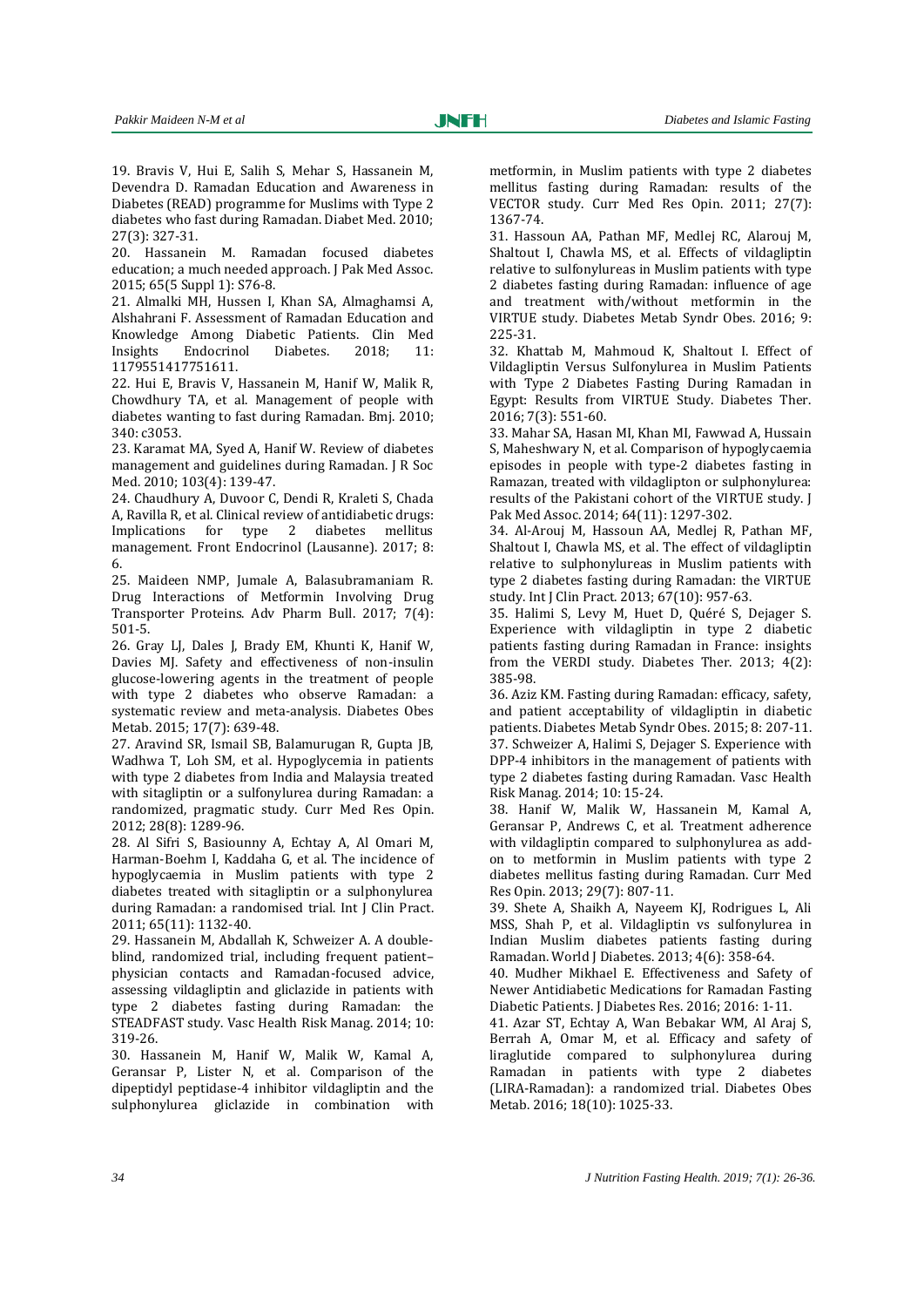42. Brady EM, Davies MJ, Gray LJ, Saeed MA, Smith D, Hanif W, et al. A randomized controlled trial comparing the GLP‐1 receptor agonist liraglutide to a sulphonylurea as add on to metformin in patients with established type 2 diabetes during Ramadan: the Treat 4 Ramadan Trial. Diabetes Obes Metab. 2014; 16(6): 527-36.

43. Bashier A, Khalifa AA, Abdelgadir EI, Al Saeed MA, Al Qaysi AA, Bayati MBA, et al. Safety of Sodium-Glucose Cotransporter 2 Inhibitors (SGLT2-I) During the Month of Ramadan in Muslim Patients with Type 2 Diabetes. Oman Med J. 2018; 33(2): 104-10.

44. Hassanein M, Echtay A, Hassoun A, Alarouj M, Afandi B, Poladian R, et al. Tolerability of canagliflozin in patients with type 2 diabetes mellitus fasting during Ramadan: Results of the Canagliflozin in Ramadan Tolerance Observational Study (CRATOS). Int J Clin Pract. 2017; 71(10).

45. Kelwade J, Sethi BK, Vaseem A, Nagesh VS. Sodium glucose co transporter 2 inhibitors and Ramadan: Another string to the bow. Indian J Endocrinol Metab. 2014; 18(6): 874-5.

46. Maideen NMP, Balasubramaniam R. Pharmacologically relevant drug interactions of sulfonylurea antidiabetics with common herbs. J Herbmed Pharmacol. 2018; 7(3): 200-10.

47. Maideen NMP. Pharmacokinetic and Pharmacodynamic Interactions of Sulfonylurea Antidiabetics. Eur J Med. 2018; 6(2): 83-96.

48. Aravind SR, Al Tayeb K, Ismail SB, Shehadeh N, Kaddaha G, Liu R, et al. Hypoglycaemia in sulphonylurea-treated subjects with type 2 diabetes undergoing Ramadan fasting: a five-country observational study. Curr Med Res Opin. 2011; 27(6): 1237-42.

49. Ahmed MH, Husain NE, Elmadhoun WM, Noor SK, Khalil AA, Almobarak AO. Diabetes and Ramadan: A concise and practical update. J Family Med Prim Care. 2017; 6(1): 11-8.

50. Pakkir Maideen NM, Manavalan G, Balasubramanian K. Drug interactions of meglitinide antidiabetics involving CYP enzymes and OATP1B1 transporter. Ther Adv Endocrinol Metab. 2018: 9(8): 259-68.

51. Hassanein M, Al-Arouj M, Hamdy O, Bebakar WMW, Jabbar A, Al-Madani A, et al. Diabetes and Ramadan: practical guidelines. Diabetes Res Clin Pract. 2017; 126: 303-16.

52. Pakkir Maideen NM. Thiazolidinediones and their Drug Interactions involving CYP enzymes. American Journal of Physiology, Biochemistry and Pharmacology. 2018; 8(2): 47-54.

53. Almalki MH, Alshahrani F. Options for controlling type 2 diabetes during Ramadan. Front Endocrinol (Lausanne). 2016; 7: 32.

54. Ahmed MH, Husain NE, Elmadhoun WM, Noor SK, Khalil AA, Almobarak AO. Diabetes and Ramadan: A concise and practical update. J Family Med Prim Care. 2017; 6(1): 11-8.

55. Vasan S, Thomas N, Bharani AM, Abraham S, Job V, John B, et al. A double-blind, randomized, multicenter study evaluating the effects of pioglitazone in fasting Muslim subjects during Ramadan. Int J Diabetes Dev Ctries. 2006; 26(June): 70-6.

56. Kalra S. Alpha glucosidase inhibitors. J Pak Med Assoc. 2014; 64(4): 474-6.

57. Pan C, Yang W, Barona JP, Wang Y, Niggli M, Mohideen P, et al. Comparison of vildagliptin and acarbose monotherapy in patients with Type 2 diabetes: a 24‐week, double‐blind, randomized trial. Diabet Med. 2008; 25(4): 435-41.

58. Pathan MF, Sahay RK, Zargar AH, Raza SA, Khan AK, Ganie MA, et al. South Asian Consensus Guideline: use of insulin in diabetes during Ramadan. Indian J Endocrinol Metab. 2012; 16(4): 499-502.

59. Benbarka MM, Khalil AB, Beshyah SA, Marjei S, Awad SA. Insulin pump therapy in Moslem patients with type 1 diabetes during Ramadan fasting: an observational report. Diabetes Technol Ther. 2010; 12(4): 287-90.

60. Akbani MF, Saleem M, Gadit WU, Ahmed M, Basit A, Malik RA. Fasting and feasting safely during Ramadan in the patient with diabetes. Pract Diabetes Int. 2005; 22(3): 100-4.

61. Niazi AK, Kalra S. Patient centred care in diabetology: an Islamic perspective from South Asia. J Diabetes Metab Disord. 2012; 11(1): 30.

62. Beshyah SA, Benbarka MM, Sherif IH. Practical management of diabetes during Ramadan fast. Libyan J Med. 2007; 2(4): 185-9.

63. Hossain K, Zehra T. Diabetes and diet in Ramadan. JPMA. J Pak Med Assoc. 2015; 65(5 Suppl 1): S72-5.

64. Karamat MA, Syed A, Hanif W. Review of diabetes management and guidelines during Ramadan. J R Soc Med. 2010; 103(4): 139-47.

65. Qureshi B. Diabetes in Ramadan. J R Soc Med. 2002; 95(10): 489-90.

66. Masood SN, Sheikh MA, Masood Y, Hakeem R, Shera AS. Beliefs of people with diabetes about skin prick during Ramadan fasting. Diabetes Care. 2014; 37(4): e68-9.

67. Eid YM, Sahmoud SI, Abdelsalam MM, Eichorst B. Empowerment-based diabetes self-management education to maintain glycemic targets during Ramadan fasting in people with diabetes who are on conventional insulin: a feasibility study. Diabetes Spectr. 2017; 30(1): 36-42.

68. Zainudin SB, Abu Bakar KNB, Abdullah SB, Hussain AB. Diabetes education and medication adjustment in Ramadan (DEAR) program prepares for self-management during fasting with tele-health support from pre-Ramadan to post-Ramadan. Ther Adv Endocrinol Metab. 2018: 9(8): 231-40.

69. Ahmedani MY, Hashmi BZ, Ulhaque MS. Ramadan and diabetes-knowledge, attitude and practices of general practitioners; a cross-sectional study. Pak J